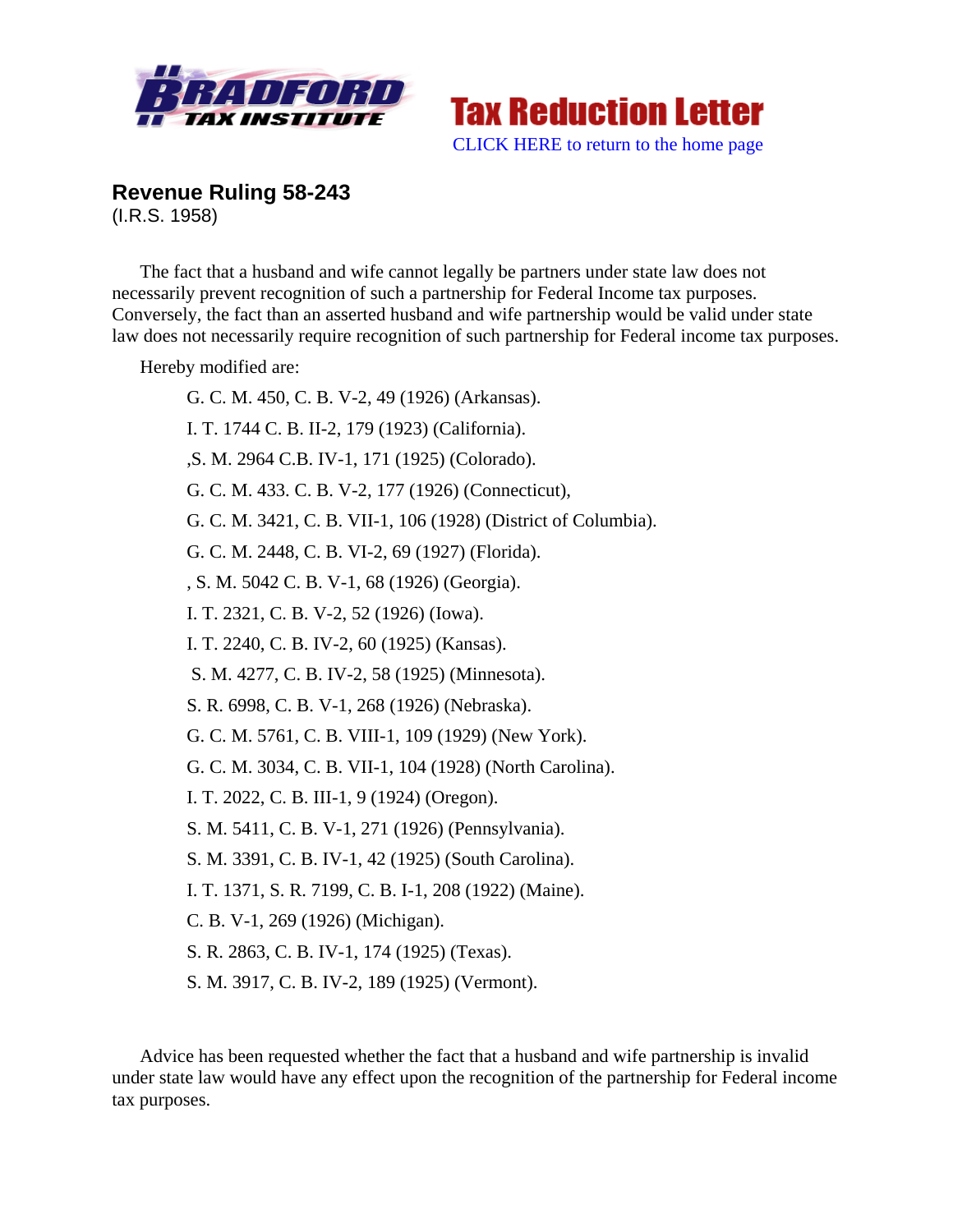In early published rulings, an attempt was made to distinguish between those states which permitted partnerships between a husband and wife and those which did not, for the purpose of recognizing or not recognizing them for Federal income tax purposes.

However, numerous court decisions have held that a bona fide partnership between a husband and wife would be recognized for Federal income tax purposes, despite provisions of state law to the contrary. See, for example, *Willis B. Anderson v. Commissioner, 6 T. C. 956*, acquiescence *C. B. 1946-2, 1*; *Francis A. Parker v. Commissioner, 6 T. C. 974*, acquiescence *C. B. 1946-2, 4*; *Felix Zukaitis v. Commissioner, 3 T. C. 814*, acquiescence C. B. 1944, 31; *R. E. Wing v. Commissioner, 17 B. T. A. 1028*, acquiescence C. B. IX-1, 59 (1930); *Alfred T. Wagner v. Commissioner, 17 B. T. A. 1030*, [\*3] acquiescence C. B. IX-1, 56 (1930); and *Albert Kahn v. Commissioner, 14 B. T. A. 125*, acquiescence C. B. VIII-2, 27 (1929).

In *Commissioner v. Frances E. Tower, 327 U. S. 280, 90 L. Ed. 670, 66 S. Ct. 532, 1946-1 C.B. 11*, Ct. D. 1670, *C. B. 1946-1, 11*, the Supreme Court of the United States stated in part:

But Michigan cannot by its decisions and laws governing questions over which it has final say, also decide issues of Federal tax law and thus hamper the effective enforcement of a valid Federal tax levied against earned income.

While the Court was specifically concerned with the effect of Michigan law on Federal income tax matters, the principle stated is equally applicable to the law of other states. Further, in I. T. 3986, C. B. 1949-2, 108, it was also recognized that, even though a partnership is valid under state law, such "partnership" need not be recognized for Federal income tax purposes. Compare section 5 of Mimeograph 6767, C. B. 1952-1, 111, at 118, and *section 1.704-1 (e) (2)* (viii) of the Income Tax Regulations relative to the effect of state law as to the disabilities of minor children.

Although prior rulings in this area have not been specifically revoked, they have clearly [\*4] been overruled by the later court decisions. Accordingly, the fact that a husband and wife could not legally become partners under state law does not necessarily prevent the recognition of the partnership for Federal income tax purposes. Conversely, following the reasoning in the *Frances E. Tower* case, *supra,* the fact that an asserted husband and wife partnership would be valid under state law does not necessarily require recognition of such partnership for Federal income tax purposes.

To the extent the following rulings are contrary to the principle herein expressed, they are modified:

> G. C.M.450, C. B. V-2, 49 (1926) (Arkansas). I.T. 1744, C. B. II-2, 179 (1923) (California). S. M. 2964, C. B. IV-1, 171 (1925) (Colorado). G. C. M. 433, C. B. V-2, 177 (1926) (Connecticut). G. C. M. 3421, C. B. VII-1, 106 (1928) (District of Columbia). G. C. M.2448, C. B. VI-2, 69 (1927) (Florida). S.M. 5042, C. B. V-1, 68 (1926) (Georgia).